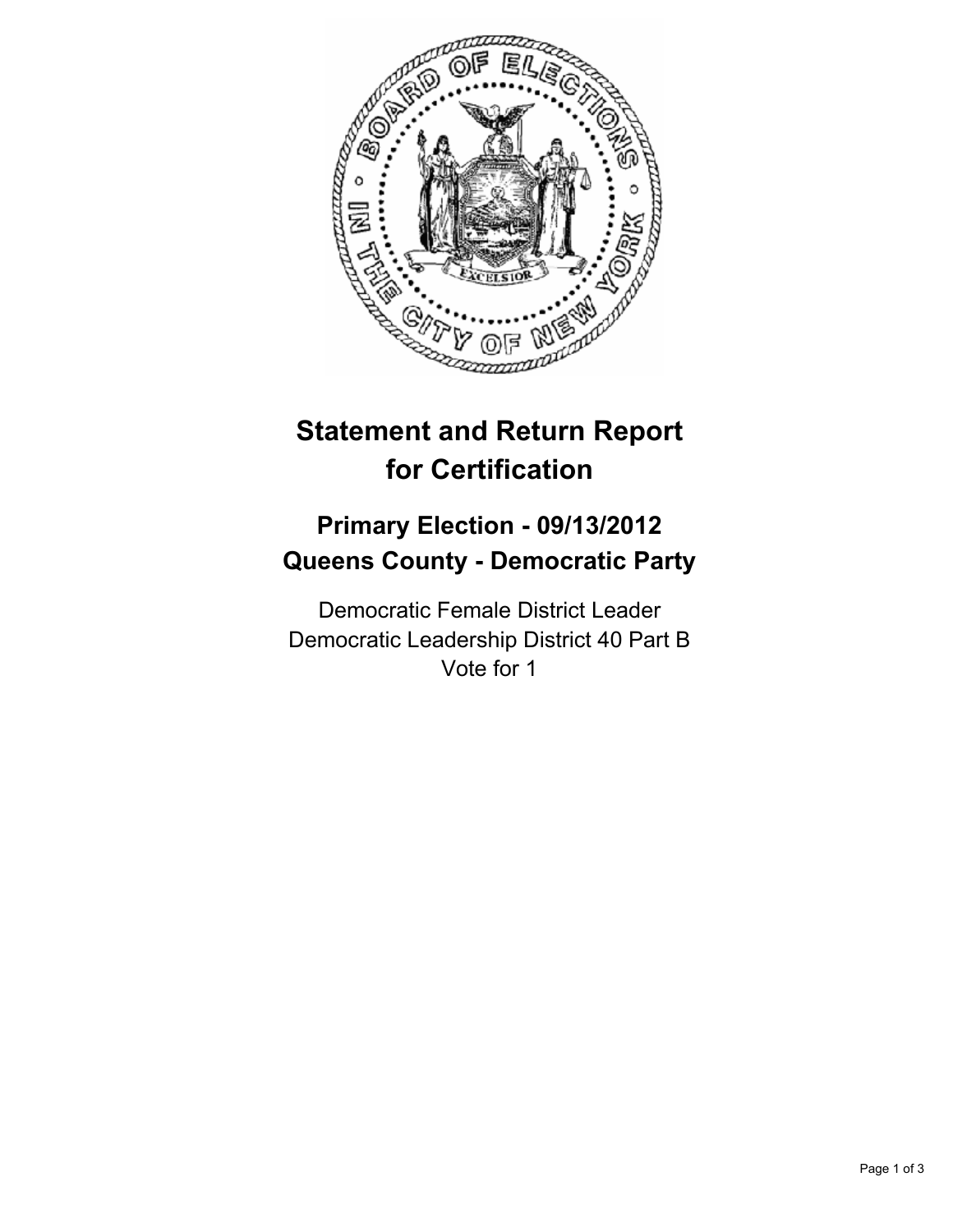

## **Assembly District 40**

| <b>PUBLIC COUNTER</b>                                    | 2,667          |
|----------------------------------------------------------|----------------|
| <b>EMERGENCY</b>                                         | 0              |
| ABSENTEE/MILITARY                                        | 142            |
| <b>FEDERAL</b>                                           | 0              |
| SPECIAL PRESIDENTIAL                                     | $\mathbf{0}$   |
| <b>AFFIDAVIT</b>                                         | 37             |
| <b>Total Ballots</b>                                     | 2,846          |
| Less - Inapplicable Federal/Special Presidential Ballots | 0              |
| <b>Total Applicable Ballots</b>                          | 2,846          |
| <b>EUN CHUL KIM</b>                                      | 890            |
| MARTHA FLORES-VAZQUEZ                                    | 930            |
| DANIEL WERNER (WRITE-IN)                                 | 1              |
| ETHEL CHOU (WRITE-IN)                                    | 1              |
| JAMES TRIKAS (WRITE-IN)                                  | 1              |
| JOHN N SCANDALIOS (WRITE-IN)                             | 1              |
| <b>JULIA HARRISON (WRITE-IN)</b>                         | $\overline{2}$ |
| NILY ROZIC (WRITE-IN)                                    | 1              |
| UNATTRIBUTABLE WRITE-IN (WRITE-IN)                       | 1              |
| <b>Total Votes</b>                                       | 1,828          |
| Unrecorded                                               | 1,018          |